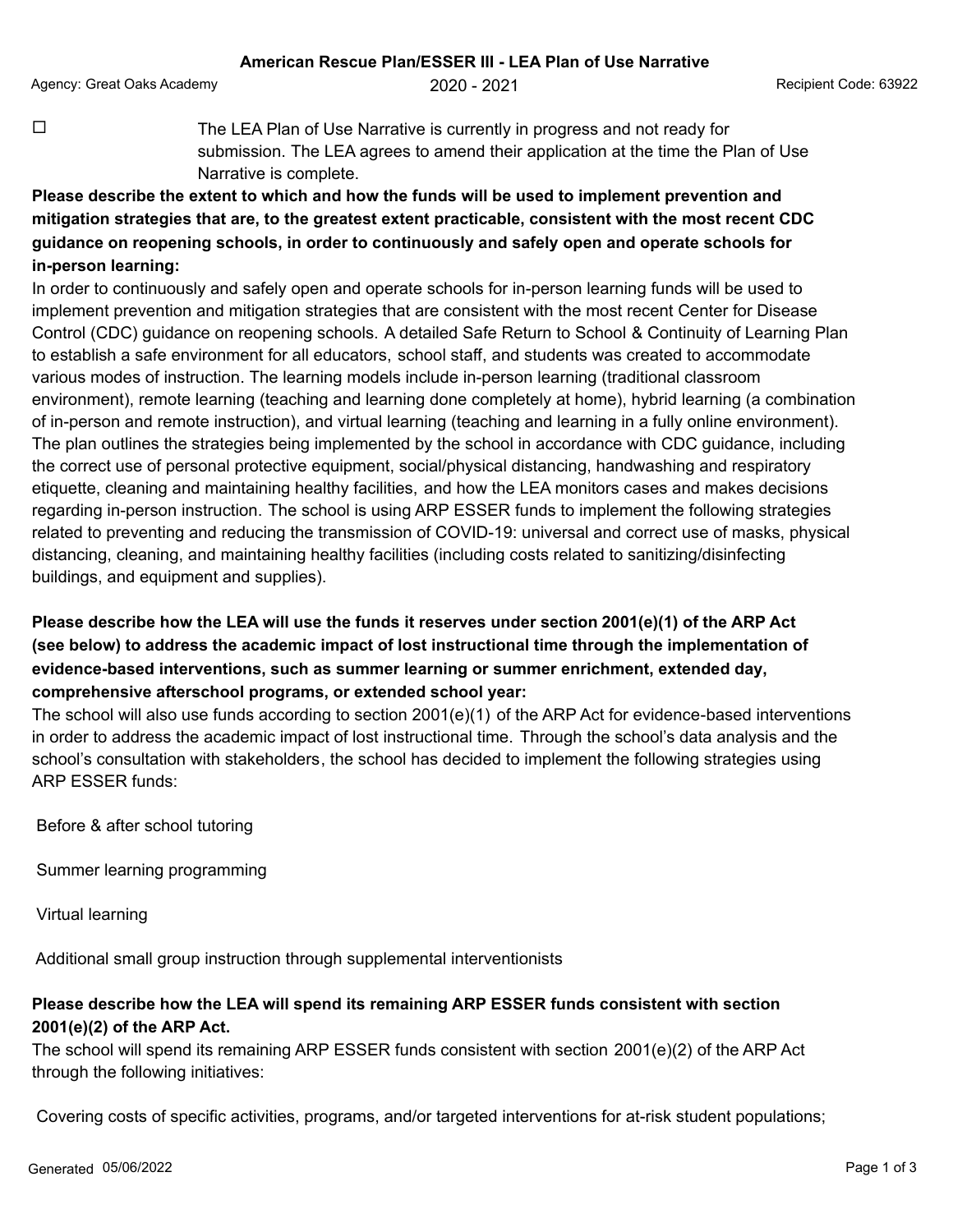PPE, health services, and facility sanitation (improved air quality, sanitization services, and water bottle filing stations)

Bonuses for retaining and recruiting educators and support personnel;

Educational technology coordinators to support staff, students, and families with effective use of technology;

Providing connectivity (hot spots, Wi-Fi, etc.) to the school and identified families;

 Providing devices (laptops, tablets, etc.) to staff and students for virtual and in-person learning and digital resources;

Providing instructional resources (non-digital) for staff and students;

Printing and mailing costs for remote learning packets;

Providing software, subscriptions, licenses to staff, students, and families;

Creating and implementing a parent and family engagement platform;

Creating and implementing a professional learning communities platform;

Creating and implementing an out of school time learning platform;

Improving virtual curriculum and digital content;

Developing and implementing additional resources and training for new and novice teachers;

Integration of data systems to standardize digital tools and organize student achievement data;

**Please describe how the LEA will ensure that the interventions it implements, including but not limited to the interventions implemented under section 2001(e)(1) of the ARP Act (see below) to address the academic impact of lost instructional time, will respond to the academic, social, emotional, and mental health needs of all students, and particularly those students disproportionately impacted by the COVID-19 pandemic, including students from low-income families, students of color, English learners, children with disabilities, students experiencing homelessness, children in foster care, and migratory students.**

The school will ensure that the interventions it implements will respond to the academic, social, emotional, and mental health needs of all students through the collection of progress monitoring data on an ongoing basis and through student benchmarking data. Students are benchmarked at the beginning of the school year, mid-year, and the end of the school year to measure achievement. The school is also collecting data for staff and students participating in the school's supplemental summer learning program and monitors student progress . The school will also evaluate implementation fidelity and effectiveness of interventions on an ongoing basis for the following subgroups: students from low-income families, students in foster care, students experiencing